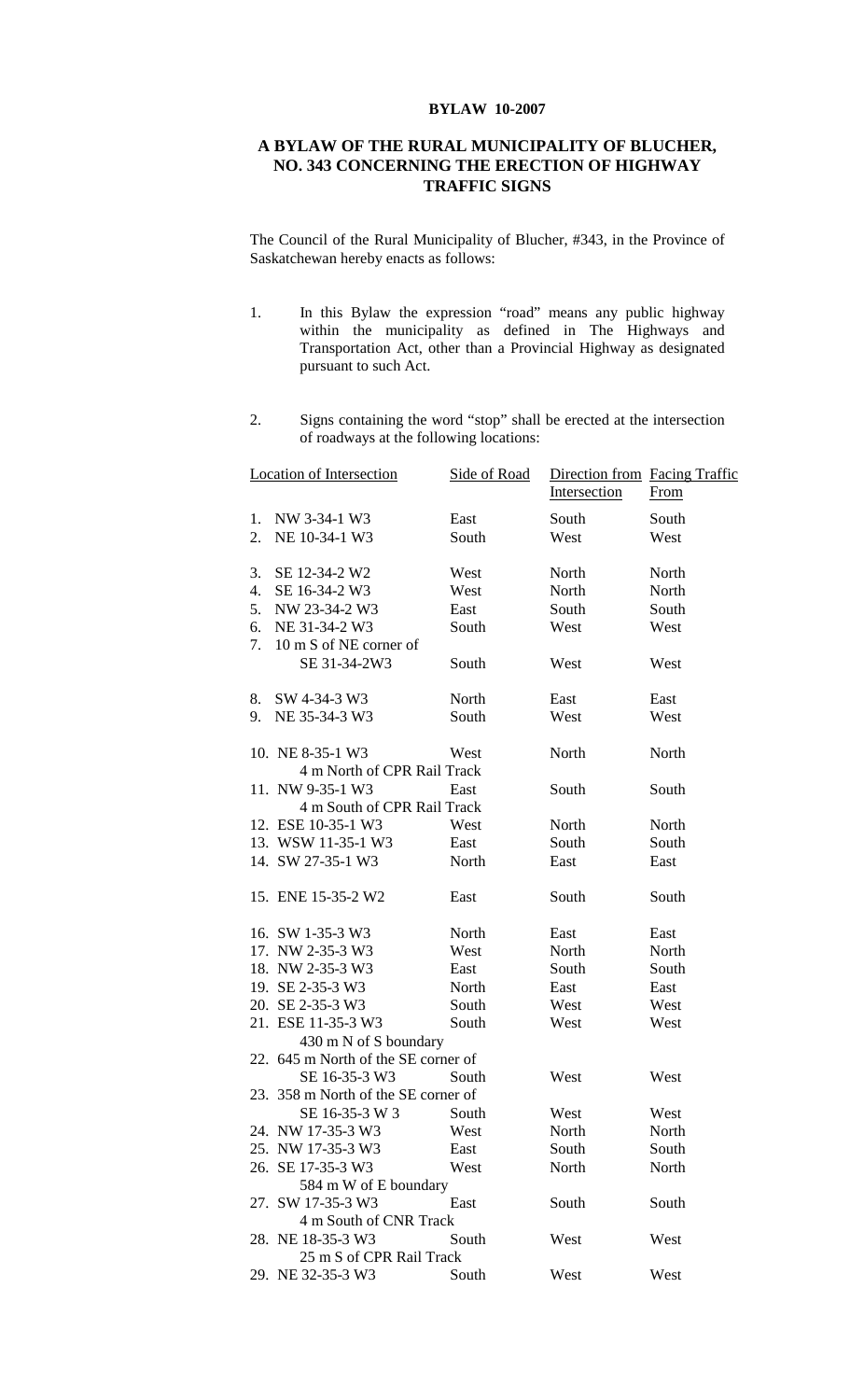| 30. NW 21-36-1 W3     | East  | South | South |
|-----------------------|-------|-------|-------|
| 31. SW 3-36-2 W3      | North | East  | East  |
| 32. NW 10-36-2 W3     | East  | South | South |
| 33. SE 1-36-3 W3      | West  | North | North |
| 34. NW 10-36-3 W3     | East  | South | South |
| 35. SE 13-36-3 W3     | West  | North | North |
| 36. SE 16-36-3 W3     | West  | North | North |
| 37. NE 20-36-3 W3     | South | West  | West  |
| 38. NE 24-36-3 W3     | South | West  | West  |
| 39. NW 31-36-3 W3     | North | East  | East  |
| 600 m S of N boundary |       |       |       |
| 40. SE 25-36-4 W3     | West  | North | North |

3. Yield signs shall be erected at the intersection of roadways at the following locations:

|    | <b>Location of Intersection</b> | Side of Road | Direction from Facing Traffic<br>Intersection | From  |
|----|---------------------------------|--------------|-----------------------------------------------|-------|
| 1. | SW 1-34-1 W3                    | North        | East                                          | East  |
| 2. | SE 2-34-1 W3                    | West         | North                                         | North |
| 3. | NW 5-34-1 W3                    | East         | South                                         | South |
| 4. | NW 6-34-1 W3                    | East         | South                                         | South |
| 5. | NE 7-34-1 W3                    | South        | West                                          | West  |
| 6. | SE 7-34-1 W3                    | West         | North                                         | North |
| 7. | NE 10-34-1 W3                   | South        | West                                          | West  |
| 8. | SW 14-34-1 W3                   | North        | East                                          | East  |
| 9. | 405 m N of the SW corner of     |              |                                               |       |
|    | SW 17-34-1 W3                   | North        | East                                          | East  |
|    | 10. NW 20-34-1 W3               | East         | South                                         | South |
|    | 11. NE 22-34-1 W3               | South        | West                                          | West  |
|    | 12. SE 26-34-1 W3               | West         | North                                         | North |
|    | 13. SW 26-34-1 W3               | North        | East                                          | East  |
|    | 14. SE 30-34-1 W3               | West         | North                                         | North |
|    | 15. NE 31-34-1 W3               | South        | West                                          | West  |
|    | 16. NE 34-34-1 W3               | South        | West                                          | West  |
|    | 17. SE 1-34-2 W3                | West         | North                                         | North |
|    | 18. SE 2-34-2 W3                | West         | North                                         | North |
|    | 19. SE 3-34-2 W3                | West         | North                                         | North |
|    | 20. SW 4-34-2 W3                | North        | East                                          | East  |
|    | 21. NE 32-33-2 W3               | South        | West                                          | West  |
|    | 22. NE 11-34-2 W3               | South        | West                                          | West  |
|    | 23. NW 11-34-2 W3               | East         | South                                         | South |
|    | 24. SW 13-34-2 W3               | North        | East                                          | East  |
|    | 25. SW 16-34-2 W3               | North        | East                                          | East  |
|    | 26. NW 19-34-2 W3               | East         | South                                         | South |
|    | 27. NE 20-34-2 W3               | South        | West                                          | West  |
|    | 28. NE 21-34-2 W3               | South        | West                                          | West  |
|    | 29. NW 24-34-2 W3               | East         | South                                         | South |
|    | 30. SE 26-34-2 W3               | West         | North                                         | North |
|    | 31. 33 m N of SW corner of      |              |                                               |       |
|    | SW 27-34-2 W3                   | East         | South                                         | South |
|    | 32. SW 28-34-2 W3               | North        | East                                          | East  |
|    | 33. SE 28-34-2 W3               | West         | North                                         | North |
|    | 34. 10 m N of SE corner of      |              |                                               |       |
|    | NE 31-34-2 W3                   | West         | North                                         | North |
|    | 35. 10 m S of NE corner of      |              |                                               |       |
|    | SE 32-34-2 W3                   | South        | West                                          | West  |
|    | 36. 10 m S of NW corner of      |              |                                               |       |
|    | SW 32-34-2 W3                   | East         | South                                         | South |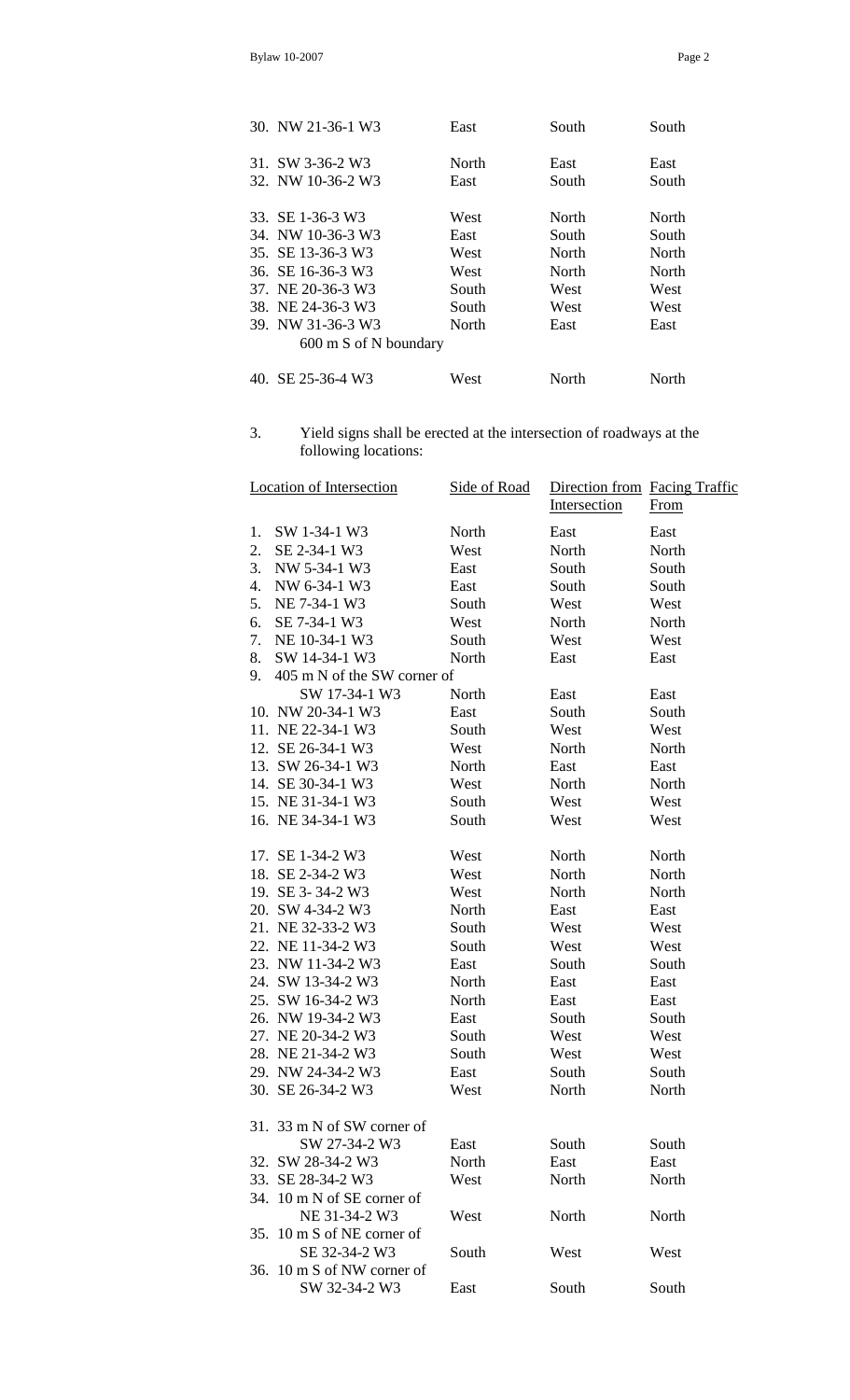|--|--|

| 37. SE 1-34-3 W3                | West  | North | North |
|---------------------------------|-------|-------|-------|
| 38. SE 3-34-3 W3                | West  | North | North |
| 39. NE 32-33-3 W3               | South | West  | West  |
| 40. SE 6-34-3 W3                | West  | North | North |
| 41. NW 7-34-3 W3                | East  | South | South |
| 42. NE 8-34-3 W3                | South | West  | West  |
| 43. NE 13-34-3 W3               | South | West  | West  |
| 44. NW 24-34-3 W3               | East  | South | South |
| 45. SE 25-34-3 W3               | West  | North | North |
| 46. SW 28-34-3 W3               | North | East  | East  |
| 47. NW 31-34-3 W3               | East  | South | South |
| 48. NE 32-34-3 W3               | South | West  | West  |
| 49. NW 32-34-3 W3               | East  | South | South |
| 50. NW 34-34-3 W3               | East  | South | South |
|                                 |       |       |       |
| 51. SW 2-35-1 W3                | North | East  | East  |
| 52. SW 5-35-1 W3                | North | East  | East  |
| 53. NE 7-35-1 W3                | South | West  | West  |
| 54. 18 m N of SE corner of      |       |       |       |
| SE 10-35-1 W3                   |       |       | West  |
|                                 | South | West  |       |
| 55. NE 10-35-1 W3               | South | West  | West  |
| 56. SW 14-35-1 W3               | North | East  | East  |
| 57. SW 15-35-1 W3               | North | East  | East  |
| 58. SW 17-35-1 W3               | North | East  | East  |
| 59. NE 19-35-1 W3               | South | West  | West  |
| 60. NW 21-35-1 W3               | East  | South | South |
| 61. NE 21-35-1 W3               | South | West  | West  |
| 62. NE 22-35-1 W3               | South | West  | West  |
| 63. NW 24-35-1 W3               | East  | South | South |
| 64. SE 26-35-1 W3               | West  | North | North |
| 65. SW 26-35-1 W3               | North | East  | East  |
| 66. SE 29-35-1 W3               | West  | North | North |
| 67. SW 29-35-1 W3               | North | East  | East  |
| 68. NW 31-35-1 W3               | East  | South | South |
| 69. NW 32-35-1 W3               | East  | South | South |
| 70. NW 33-35-1 W3               | East  | South | South |
| 71. NE 34-35-1 W3               | South | West  | West  |
| 72. NW 36-35-1 W3               | East  | South | South |
|                                 |       |       |       |
| 73. SW 1-35-2 W3                | North | East  | East  |
| 74. 50 m S of NW corner of      |       |       |       |
| NW 15-35-2 W3                   | North | East  | East  |
| 75. 10 m S of NE corner of      |       |       |       |
| SE 28-35-2 W3                   | South | West  | West  |
| 76. NE 33-35-2 W3               | South | West  | West  |
| 77. NW 36-35-2 W3               | East  | South | South |
|                                 |       |       |       |
| 78. SE 3-35-3 W3                | West  | North | North |
| 79. SE 4-35-3 W3                | West  | North | North |
| 80. SW 4-35-3 W3                | North | East  | East  |
| 81. NW 7-35-3 W3                | East  | South | South |
| 82. 403 m N of the SE corner of |       |       |       |
| SE 19-35-3 W3                   | South | West  | West  |
| 83. NW 20-35-3 W3               | East  | South | South |
| 84. SE 1-35-4 W3                | West  | North | North |
| 85. WSW 11-35-3 W3              | North |       |       |
| 430 m N of S boundary           |       | East  | East  |
| 86. SE 13-35-4 W3               | West  |       |       |
|                                 |       | North | North |
| 87. SE 17-35-3 W3               | West  | North | North |
| 88. SE 18-35-3 W3               | West  | North | North |
| 89. SE 13-35-4 W3               | West  | North | North |
| 90. NW 7-35-3 W3                | East  | South | South |
| 91. NW 31-35-3 W3               | East  | South | South |
| 92. NW 34-35-3 W3               | East  | South | South |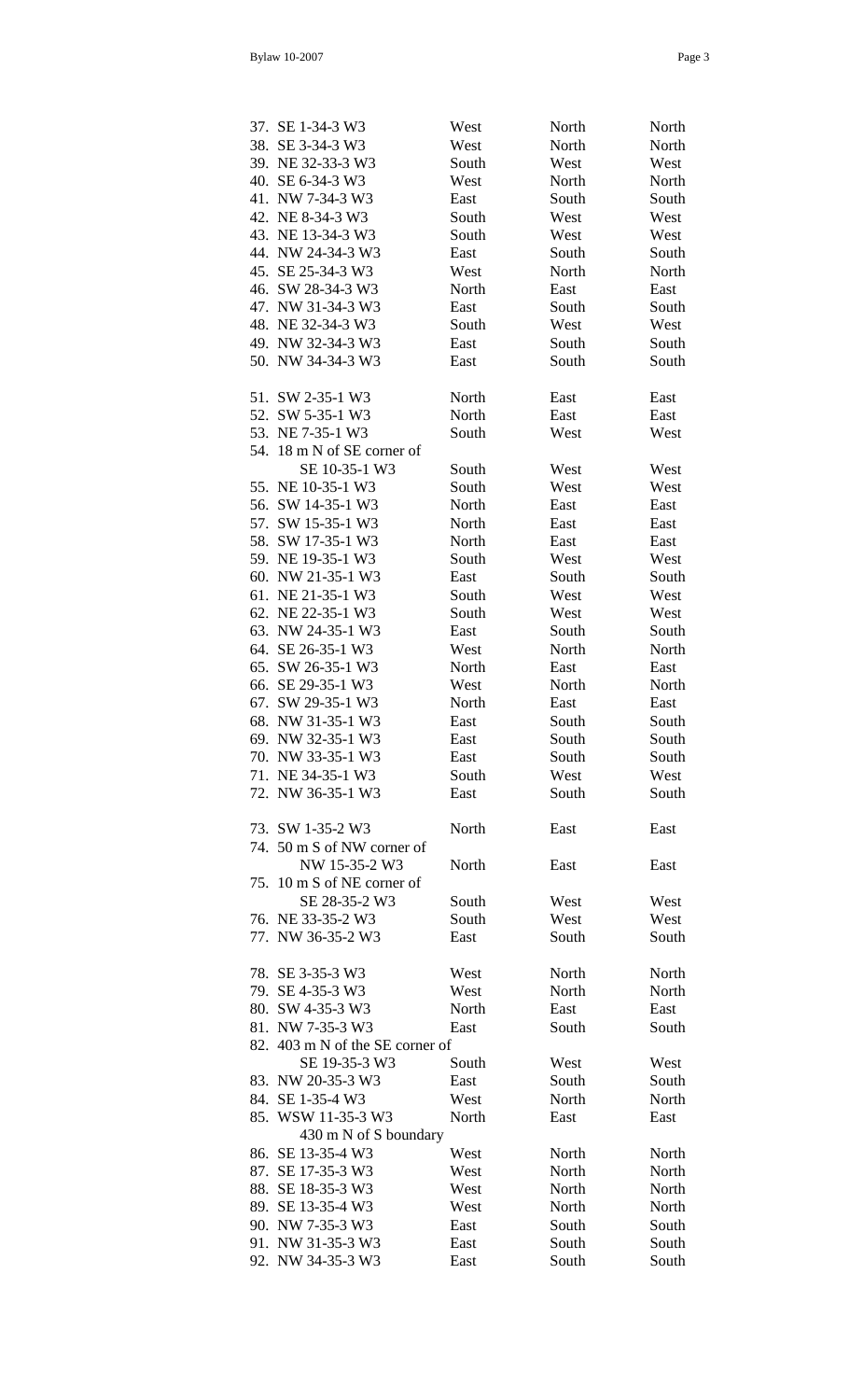|--|--|

| 93. SE 2-36-1 W3            | West  | North | North |
|-----------------------------|-------|-------|-------|
| 94. SW 2-36-1 W3            | North | East  | East  |
| 95. SW 3-36-1 W3            | North | East  | East  |
| 96. SE 5-36-1 W3            | West  | North | North |
| 97. SE 6-36-1 W3            | West  | North | North |
| 98. NW 7-36-1 W3            | East  | South | South |
| 99. NW 8-36-1 W3            | East  | South | South |
| 100. NE 9-36-1 W3           | South | West  | West  |
| 101. NW 9-36-1 W3           | East  | South | South |
| 102. NW 11-36-1 W3          | East  | South | South |
| 103. NW 12-36-1 W3          | East  | South | South |
| 104. SE 14-36-1 W3          | West  | North | North |
| 105. SE 15-36-1 W3          | West  | North | North |
| 106. SW 15-36-1 W3          | North | East  | East  |
| 107. SE 17-36-1 W3          | West  | North | North |
| 108. NE 21-36-1 W3          | South | West  | West  |
| 109. NW 23-36-1 W3          | East  | South | South |
| 110. NE 24-36-1 W3          | South | West  | West  |
| 111. NW 24-36-1 W3          | East  | South | South |
| 112. SE 26-36-1 W3          | West  | North | North |
| 113. SE 27-36-1 W3          | West  | North | North |
| 114. SW 27-36-1 W3          | North | East  | East  |
| 115. SE 29-36-1 W3          | West  | North | North |
| 116. SW 30-36-1 W3          | North | East  | East  |
|                             |       |       |       |
| 117. SE 1-36-2 W3           | West  | North | North |
| 118. SE 3-36-2 W3           | West  | North | North |
| 119. NW 7-36-2 W3           | East  | South | South |
| 120. NW 11-36-2 W3          | East  | South | South |
| 121. SE 13-36-2 W3          | West  | North | North |
| 122. SE 14-36-2 W3          | West  | North | North |
| 123. SE 15-36-2 W3          | West  | North | North |
| 124. SE 16-36-2 W3          | West  | North | North |
| 125. SE 17-36-2 W3          | West  | North | North |
| 126. SE 18-36-2 W3          | West  | North | North |
| 127. NE 21-36-2 W3          | South | West  | West  |
| 128. NW 21-36-2 W3          | East  | South | South |
| 129. NE 23-36-2 W3          | South | West  | West  |
| 130. NE 24-36-2 W3          | South | West  | West  |
| 131. SW 25-36-2 W3          | North | East  | East  |
| 132. SW 27-36-2 W3          | North | East  | East  |
| 133. SE 29-36-2 W3          | West  | North | North |
| 134. SW 30-36-2 W3          | North | East  | East  |
|                             |       |       |       |
| 135. SE 2-36-3 W3           | West  | North | North |
| 136. SE 4-36-3 W3           | West  | North | North |
| 137. SW 4-36-3 W3           | North | East  | East  |
| 138. NW 7-36-3 W3           | East  | South | South |
| 139. NW 12-36-3 W3          | East  | South | South |
| 140. SE 14-36-3 W3          | West  | North | North |
| 141. 10 m W of SE corner of |       |       |       |
| SW 15-36-3 W3               | West  | North | North |
| 142. NW 19-36-3 W3          | East  | South | South |
| 143. SE 30-36-3 W3          | West  | North | North |
|                             |       |       |       |
| 144. SE 13-36-4 W3          | West  | North | North |

- 4. All signs erected pursuant to Section 2 and 3 hereof shall be erected not less than three meters and not more than 15 meters from the near edge of the intersected roadway.
- 5. The provision of The Vehicles Act shall apply, wherever applicable, to every sign erected pursuant to Sections 2 and 3.